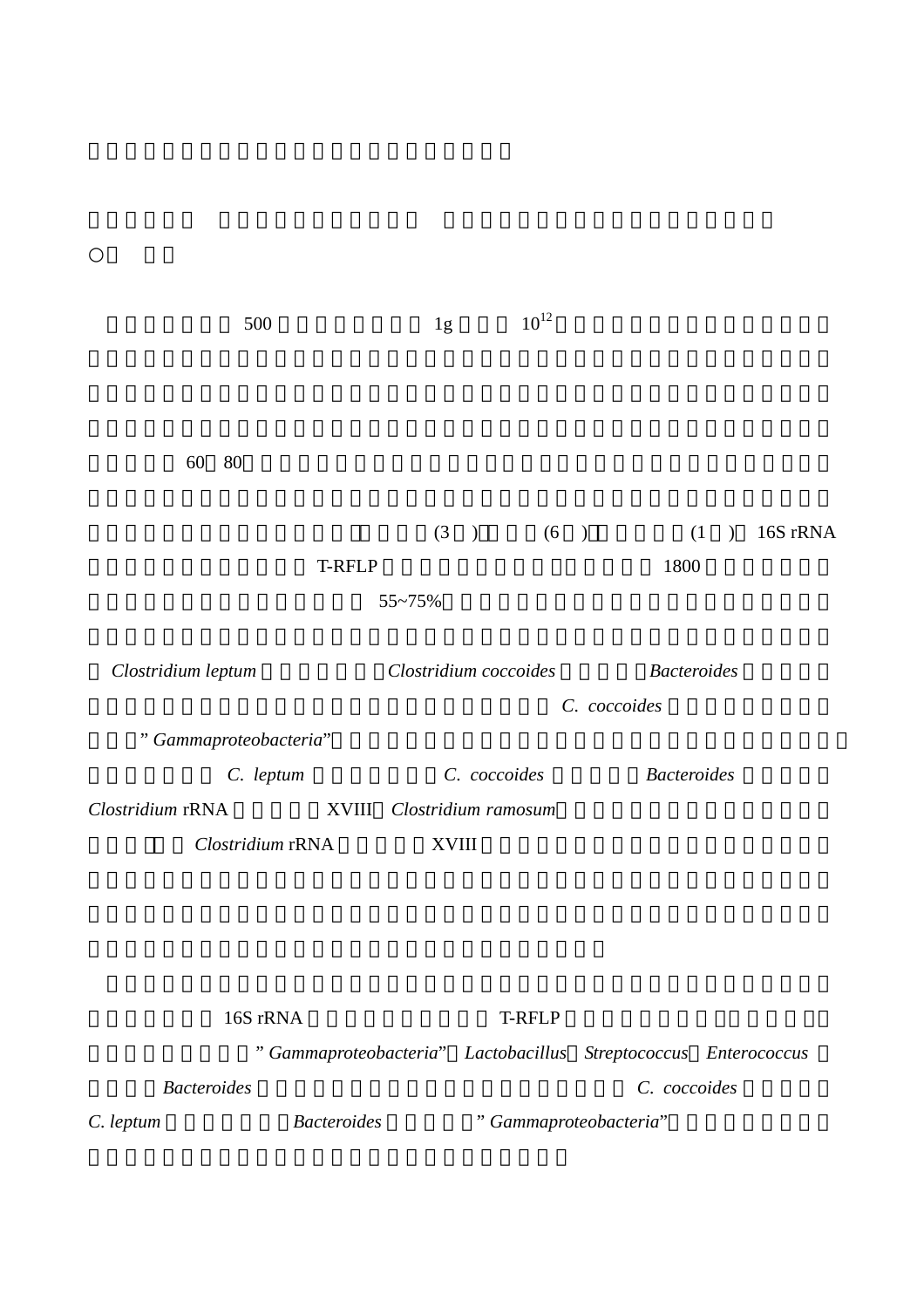## eDNA-PCR

SOM(Self-Organizing

Map) Bacteroides

DNA  $DNA$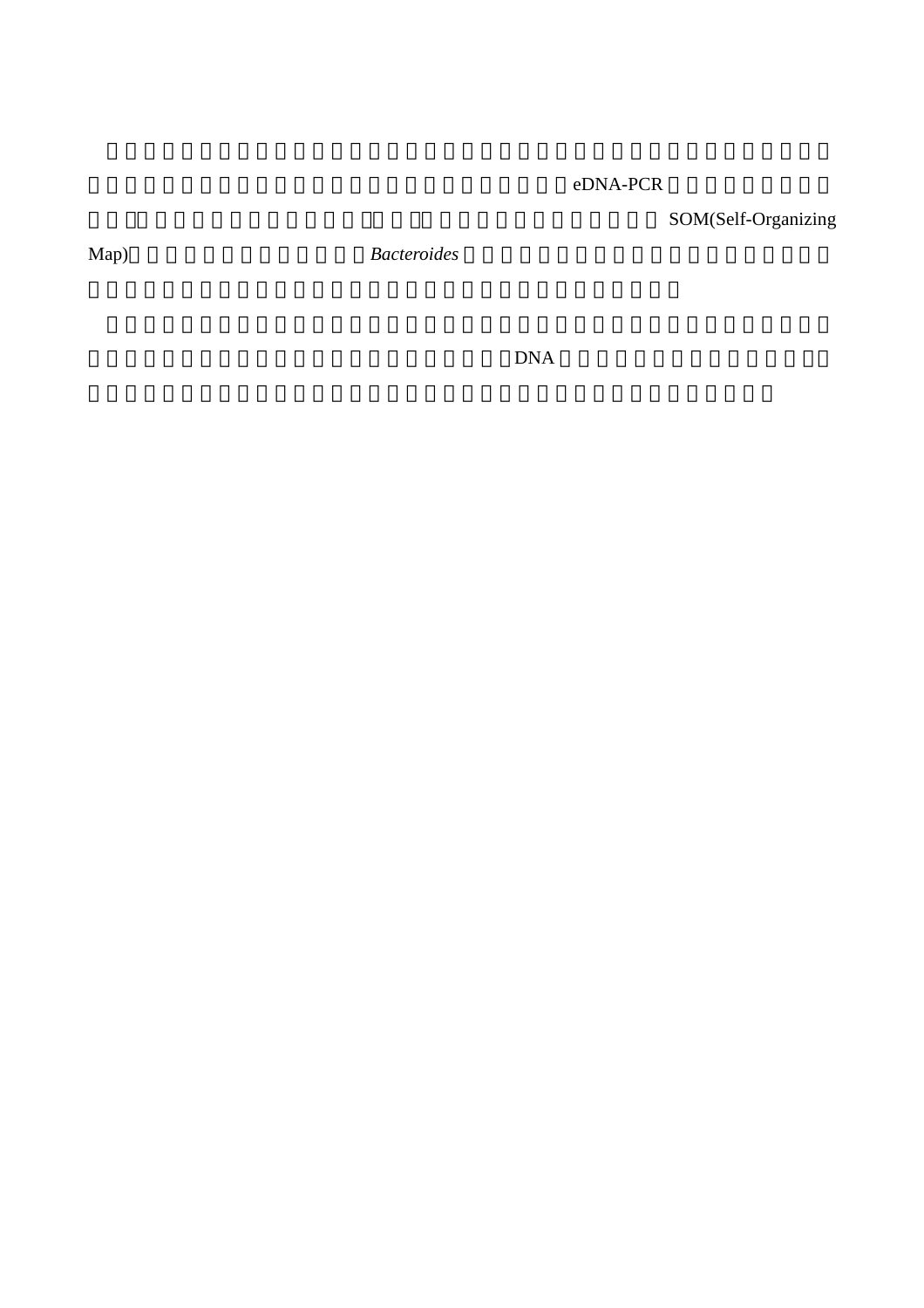## **Analysis of human intestinal microbiota using molecular-biological techniques**

Microbe Division/Japan Collection of Microorganisms, RIKEN BioResource Center

Hidenori Hayashi

A variety of bacteria live in the human intestinal tract. The composition and activity of indigenous gut microbiota are of paramount importance in human immunology, nutrition, and pathological processes and hence the health of the individual. It has been documented that more than  $10^{12}$  bacteria cell per g of content (dry matter) and more than 500 species inhabit the human gut. Culture-based approaches have been used for analysis of human gut microbiota. However, the number of bacteria that can be isolated and identified from the human large intestine is limited due to the anaerobic and complex environment.In fact, it is difficult to culture 60 to 80% of the bacteria in the human gut. Recently, the application of molecular-biological techniques has allowed the phylogenetic analysis of bacterial 16S rRNA genes in the human gut. As part of this study to clarify the relation among gut microbiota, health, and disease, the gut microbiota in adult, elderly, and strictly vegetarian individuals were analyzed by the 16S rRNA gene library and T-RFLP. Among a total of about 1,800 clones obtained, approximately 55 to 75% of the clones were phylotypes (yet-unexploited bacteria). A large number of species that have not yet been identified exist in human gut. As a result of phylogenetic analysis, the *Clostridium leptum* subgroup, the *Clostridium coccoides* group, and the *Bacteroides* group were considered the predominant bacteria in adult individuals. The *C*. *leptum* subgroup, the *C*. *coccoides* group, the *Bacteroides* group, and "*Gammaproteobacteria*" were detected at high frequency from elderly individuals. In addition, the proportion of the *C*. *coccoides* group was lower than that in younger adults. The *C*. *leptum* subgroup, *C*. *coccoides* group, *Clostridium* rRNA cluster XVIII, and *Bacteroides* group were detected from strictly vegetarian individuals. The *Clostridium*  rRNA cluster XVIII was especially detected at high frequency. The composition of human gut microbiota were proven by these analyses. In addition, there were major differences between individuals in the composition of gut microbiota. These differences may be due to interindividual differences (e.g., daily diet, age, nutrition, and intestinal immunity).